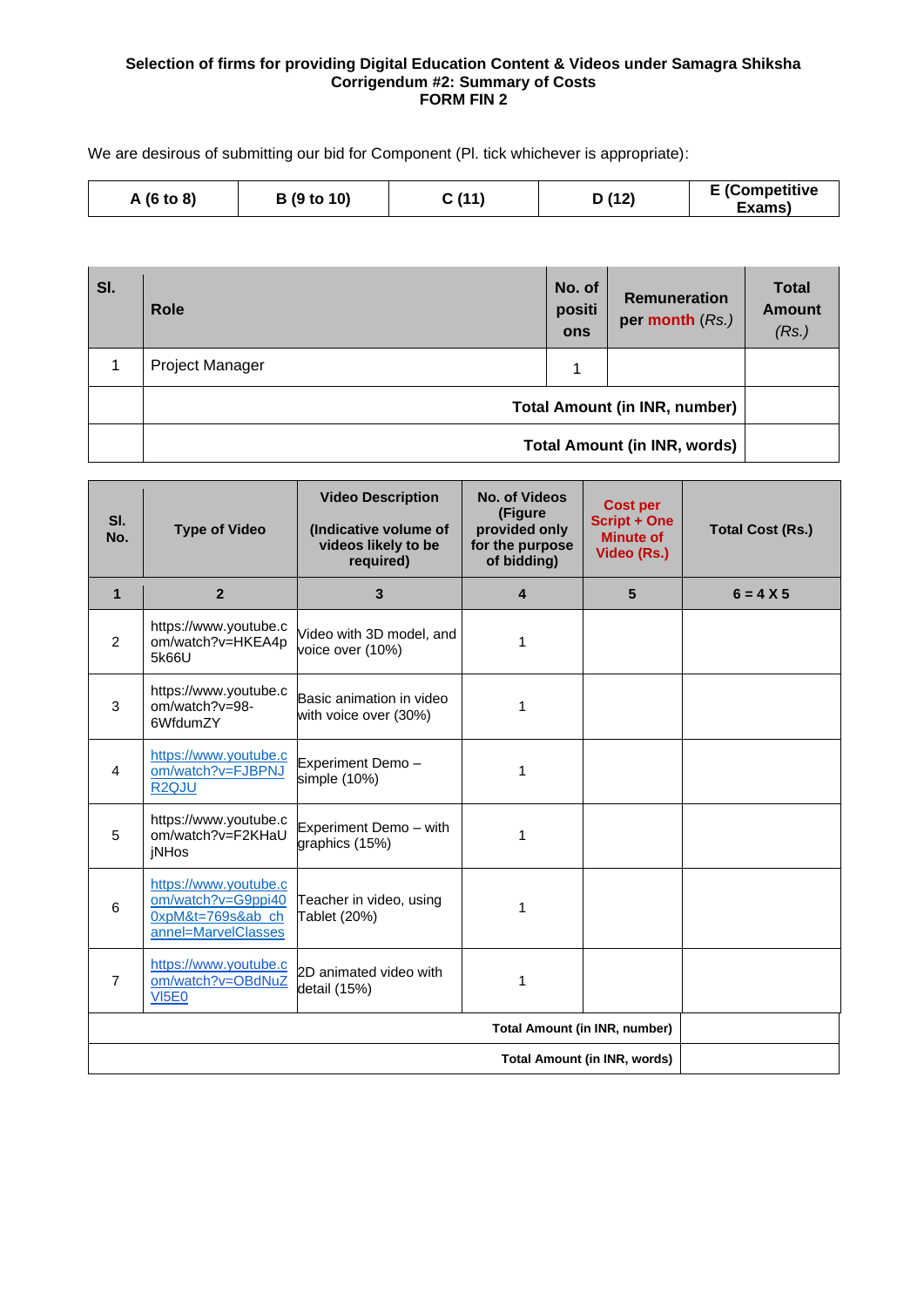## **The quote provided above will be subject to the following terms and conditions:**

- 1. The cost quoted in Col. 5 above, will be for a video of one minute duration only. The total cost per video will be arrived at based on the final length of the video accepted by the Authority. For videos that are in fractions of a minute, the cost will be pro-rated.
- 2. For evaluation of Financial Bid, the total cost, i.e. the sum of 1, 2, 3, 4 and 5 will be considered.
- 3. The payment to a bidder will be based on the number of videos of each kind finally submitted after approval by the Authority.
- 4. The number of videos is shown as '1' in Column 4 above. This is to obtain the per-unit cost of the videos that the bidders will be developing. The actual number of videos that will be developed will be arrived at through discussion and as per the final requirements of the Authority. There will be no upper cap on the number of videos that the Authority may require.
- 5. In case one final video has multiple types of animations/ video sub-types that need to be used, the total payment for the video will be based on the pro-rated costs of the duration of each of the sub-types, as per the rates quoted above. For this, the bidder will adhere to a template prescribed by the Authority (to be shared with the bidder to whom the project is awarded).
- 6. To make like comparisons across bidders, the following process will be adopted while evaluating the Financial Bids:
	- a. Evaluation will be done separately for each component.
	- b. To arrive at the total cost for each component, the cost of the Project Manager shall be added to the other costs quoted for the given component.
	- c. All bids received against each component will be evaluated in the same way.
- 7. However, the Total Amount quoted by the bidder (Across all components bid for; and the cost of Project manager combined) should equal the total fee quoted under Form Fin-1.
- 8. In case additional work is to be given to the bidders, the same can be done on a "per Script + One minute of video" basis. The cost of the Project Manager will be pro-rated to the period of extra work as decided by the Authority.
- 9. While the firm is free to quote the average price rate for different categories, the Authority reserves the right to seek clarifications in case variations in the above rate, over the various categories, are beyond explicable limits or are not seen to be in line with market rates.
- 10. The Authority may, at its discretion permit an escalation in the per unit cost annually, at not more than 10% of the costs quoted in the table (Col. 6) above. This escalation shall be permitted only in case of additional work allocated in subsequent years. This escalation will not be permitted for spill over delays in video creation attributable to the bidder.

# **Non-Evaluated Parameter:**

## **Storage Cost of Hard Drives**

| SI. | <b>Capacity (GB)</b>  | <b>Brand/Make</b> | Rate (Incl. of GST) | <b>Total Amount (Rs.)</b> |
|-----|-----------------------|-------------------|---------------------|---------------------------|
|     |                       |                   |                     |                           |
| 2   |                       |                   |                     |                           |
| 3   | <b>TOTAL in words</b> |                   |                     |                           |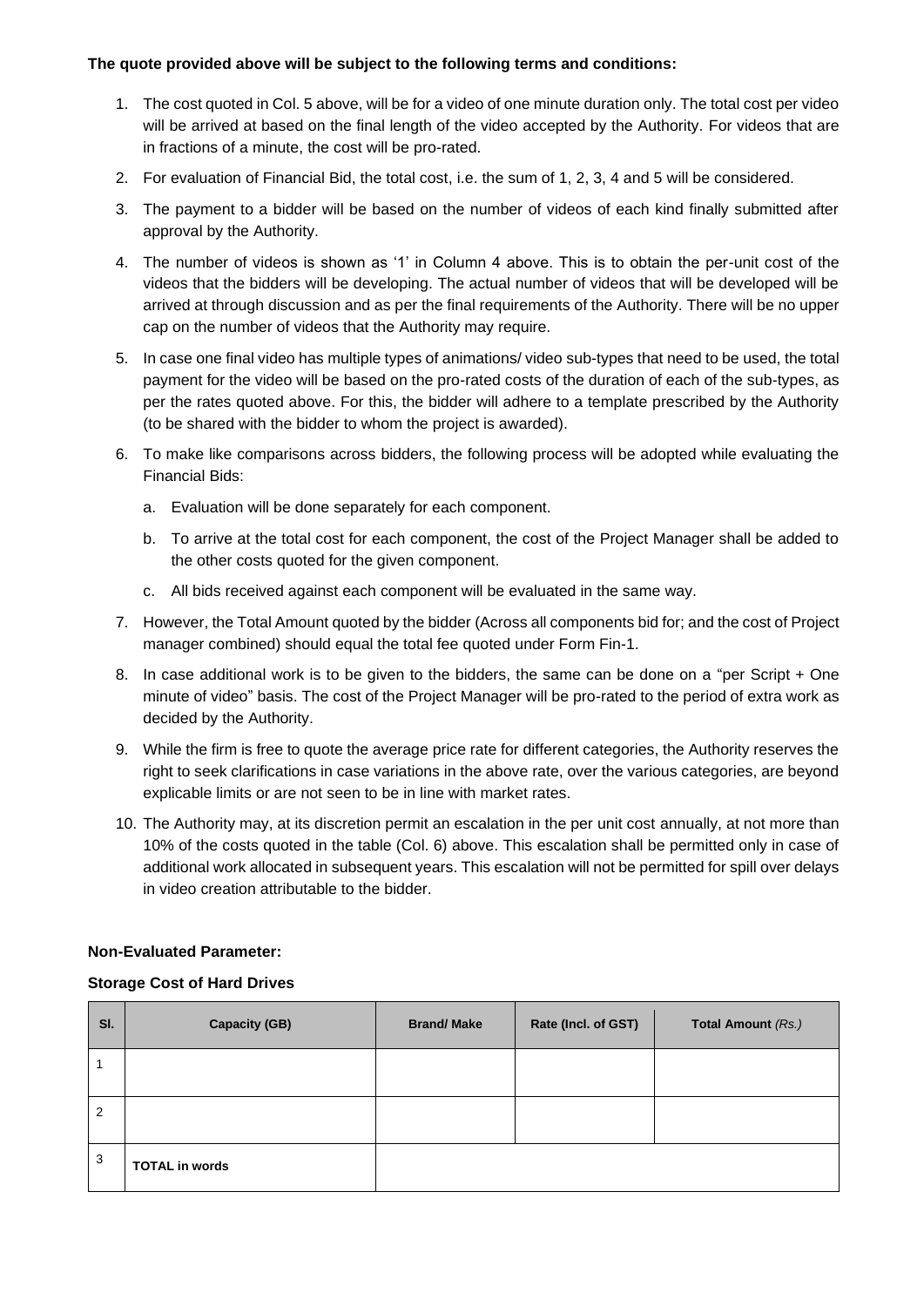**Note:** Bidders will use as many drives as required for sharing the RAW files with the Authority. The above costs will be on actuals and reimbursed on submission of bills. In case of rates provided that are not in line with market rates, the bidders will be called for negotiation with the Authority.

Signature:

Name & Designation of Signatory: